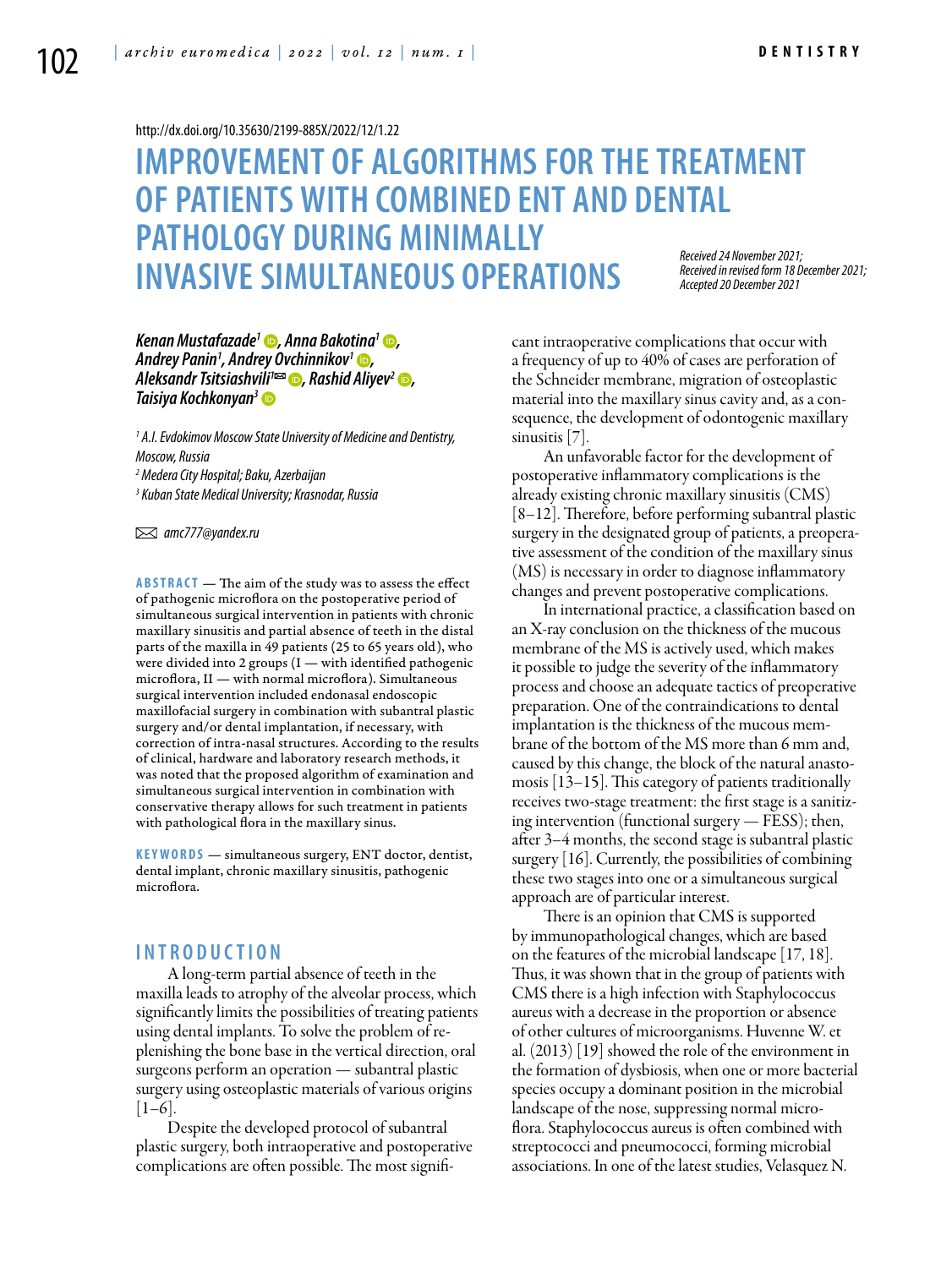et al. (2021) found in chronic sinusitis the presence of normoflora in 56%, hemophilic bacillus in 13%, and Pseudomonas aeruginosa in 6.5% of cases. The authors concluded that microbial aggression and a defect in the epithelial barrier of the nasal sinus mucosa play a key role in the development of CMS [20].

The purpose of this study is to assess the effect of pathogenic microflora on the course of the postoperative period of simultaneous surgical intervention in patients with CMS and partial absence of teeth in the distal parts of the maxilla.

# **MATERIALS AND METHODS**

The study involved 49 patients diagnosed with partial absence of teeth in the distal parts of the maxilla, CMS. The age of the patients ranged from 25 to 65 years.

Initially, patients planned to be treated only by a dentist in order to make up for a defect in the dentition of the distal upper jaw using dental implants, however, during a preoperative examination (computed tomography of the paranasal sinuses — CT PS), CMS was detected, which required FESS.

Inclusion criteria — patients with combined pathology: partial absence of teeth in the distal part of the maxilla, signs of CMS — retention cystic changes occupying up to ⅔ of the maxillary sinus, hypertrophy of the mucous membrane in the alveolar bay, circularly thickened mucous membrane with a block of natural anastomosis (Fig. 1, 2).

nose, CT PS, and bacteriological examination of the contents of the nasal cavity were performed. Endoscopic evaluation was performed on the 10<sup>th</sup> and 90<sup>th</sup> days after surgical treatment, CT PS and microbiological evaluation — 90 days after surgery.

To assess the microflora of the nasal mucosa before surgical treatment, seeding of the discharge was carried out on nutrient differential diagnostic media (KA, ZHSA, Endo, enterococcus agar). When taking samples of pathological material from the nasal mucosa and transporting it for further research, sterile tupfers with Ames commercial transport medium were used. Sowing was carried out by the sector method. Incubated in a thermostat at 37° C for 24 hours. For normal values of microbial flora, digital indicators up to 10<sup>6</sup>, Neisseria spp were taken for Streptococcus spp. — up to  $10^4$ , Staphylococcus spp. — up to  $10^4$ , Haemophilus spp — up to  $10^2$  [21].

Depending on the detected microflora (pathogenic/non-pathogenic), patients were divided into 2 groups. Group I included 24 patients with detected pathogenic microflora, group  $II - 25$  patients with normal microflora.

The operation consisted of simultaneous surgical intervention: endonasal endoscopic maxillofacial surgery in combination with subantral plastic surgery and/or dental implantation, if necessary, the intervention was supplemented with correction of intra-nasal structures — septoplasty, vasotomy of the lower nasal



*Fig. 1. Reformat of cone-beam computed tomography of a patient diagnosed with the presence of a foreign body in the maxillary sinus*

The criteria for non-inclusion were: allergic rhinitis, acute rhinosinusitis, polypous sinusitis, pregnancy and lactation.

Anamnesis was collected in all patients at the preoperative stage, an endoscopic examination of the concha, partial resection of bullous-altered middle nasal concha. Unilateral treatment was performed in 43 patients (87.8%), bilateral — in 6 patients (12.2%).

In order to prevent the exacerbation of CMS in the postoperative period, no nasal cavity tamponing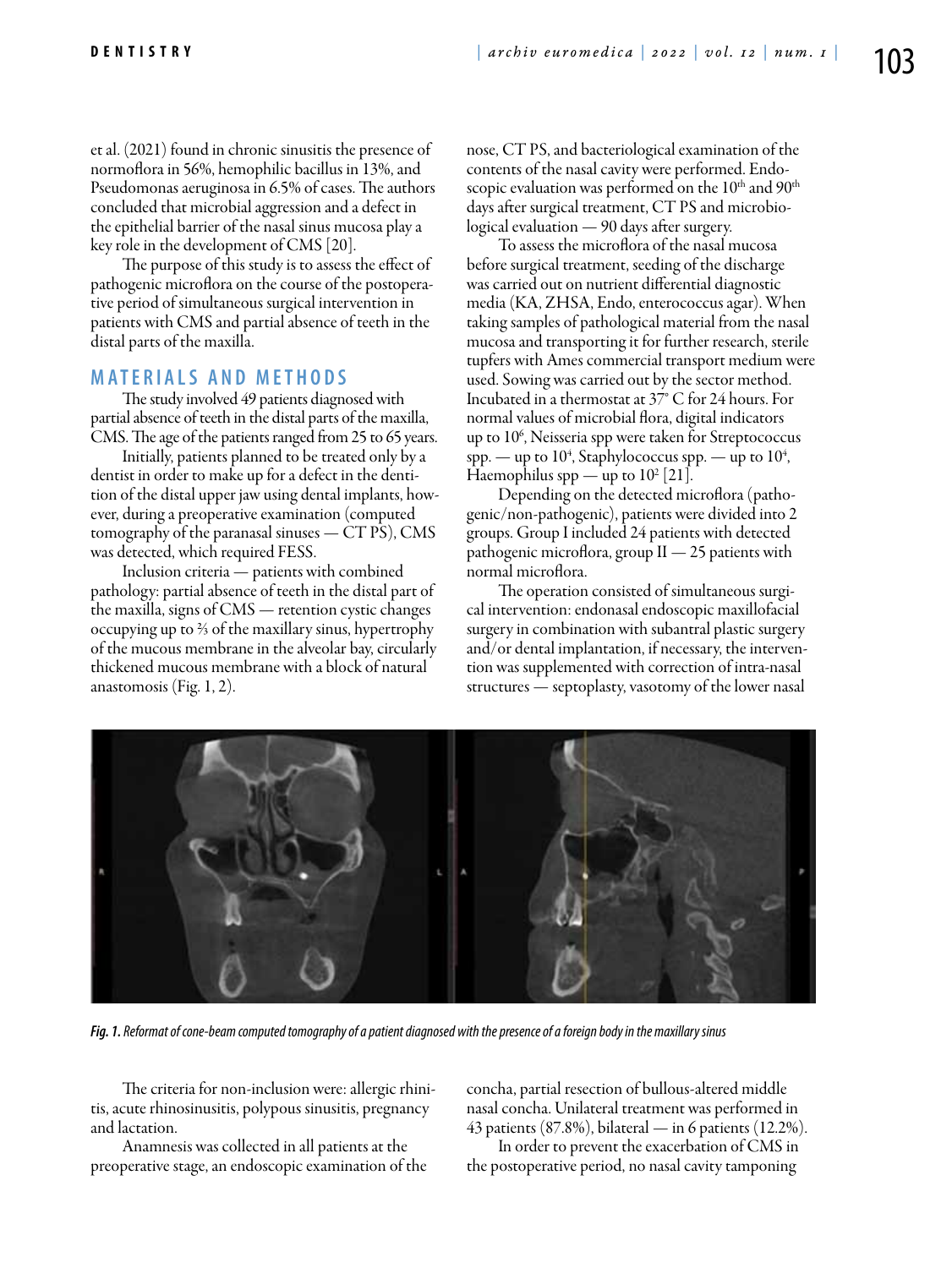

*Fig. 2. Reformat of cone-beam computed tomography of a patient who has been diagnosed a cyst of the maxillary sinus*

was performed, limiting the placement of a hemostatic sponge in the middle nasal passage for 2 hours. Vasotomy was performed with a Surgitron device, and the nasal septum was splinted with silicone splints.

The data of endoscopic examination of the nasal cavity before and after surgical treatment were interpreted using the Lund–Kennedy scale (1995), adapted to the designated purpose of the study. Attention at the preoperative stage was fixed on the presence of swelling of the nasal mucosa and the nature of the discharge. Since the characteristics of the airflow are affected by the deviation of the nasal septum and the pathology of the structures of the ostiomeatal complex (OMC), their presence was included in the assessment  $(0 -$  no sign,  $2 -$  there is a sign) [22, 23].

In the postoperative period, attention was paid to the severity of reactive mucosal edema, the appearance and nature of the discharge, the formation of crusts  $(0-2)$ , fibrin  $(0-2)$ , postoperative complications (perforation, severity of sinusitis, etc.), where  $0$  — there is no sign, 2 — the sign is well expressed [24, 25].

The assessment of changes on CT PS scans before and after surgical treatment was carried out using the Lund–Mackay scale (1993) [26], where total sinus darkening was estimated at 2 points, parietal darkening — 1 point, aplasia — 1 point, absence of darkening  $-0$  points; blockade of the middle nasal passage  $-2$ points, its absence — 1 point, changes from the ostiomeatal complex — 2 points. The maximum number of points corresponded to 24, the right and left halves of the nose were evaluated separately.

All patients were prescribed ceftriaxone 2.0 intravenously 30 minutes before the operation. In the postoperative period, anti-inflammatory (INGX  $$ mometasone fuorate 400 mcg/day for 14 days) and local vasoconstrictive therapy (decongestants no more than 5–7 days) were performed. The choice of an antibacterial drug depended on the results of a microbiological study.

Statistical data processing was carried out on a personal computer using the SPSS version 17.0 program. When comparing the two groups, the Student's T-test was used for independent samples. The signs analyzed in the study were qualitative (ordinal or alternative), therefore, to assess the reliability of different frequencies of detection of individual signs in the compared groups of patients, the exact Fisher criterion was used, the values were considered significantly different at  $\phi^2$ >1.64 for p=0.05. The normality of the samples was confirmed using the Shapiro–Wilk criterion, followed by the application of the Mann-Whitney criterion with a significance level of 0.05 for nonparametric data.

## **RESULTS**

According to the results of microbiological studies in the preoperative period in patients of the first group, the most frequently isolated pathogenic microbial culture was Haemophilus influenzae (1), Str. Pyogenes (2), Moraxella catarrhalis (3), Streptococcus pneumoniae (4) in combination with Staphylococcus aureus (5) and Staphylococcus epidermis (6). In 10 patients, a combination of  $1-4$  (41.7%),  $2-3-4$  in 5 patients (20.8%), a combination of  $3-5$  — in 2 patients  $(8.3\%)$ , 2–4 — in 7 patients  $(29.2\%)$ .

In patients who made up group II, Staphylococcus aureus in 10 patients (40%) and Staphylococcus epidermis in 5 patients (20%) and in microbial association in 10 patients (40%) were determined in isolation.

The sensitivity of the identified flora was determined to amoxicillin clavulanate, levofloxacin, ceftriaxone, ciprofloxacin. The regimens of the drugs used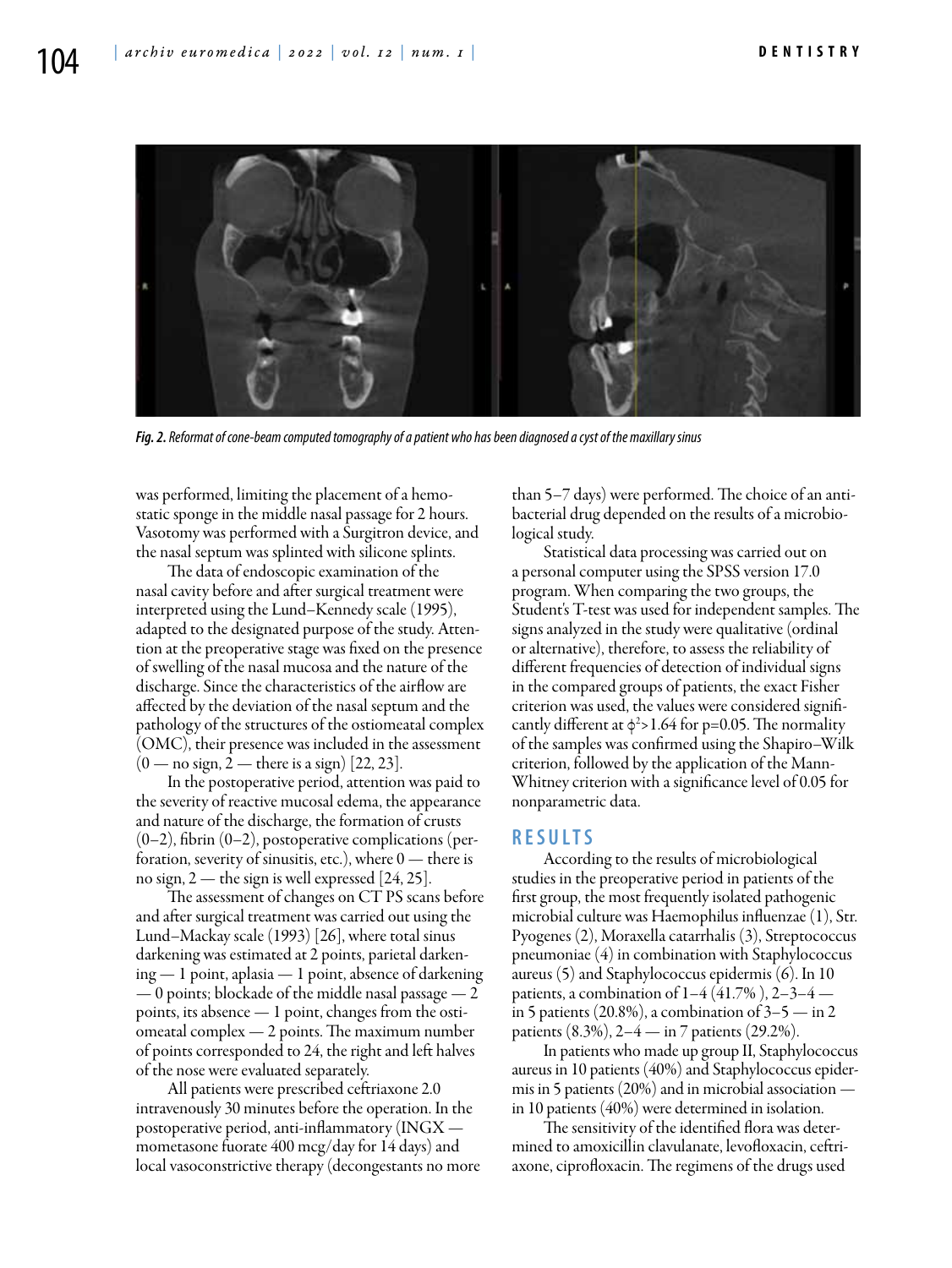were as follows: 3–4 days of parenteral administration of the drug, then the transition to oral administration: for amoxicillin clavulanate 875 +125 mg 2 r/d, for levofloxacin — 500 mg 1 r/d, for ceftriaxone 1.0 g 2 r/d, for ciprofloxacin  $-$  500 mg 2 r/d. The duration of antibacterial therapy in all cases was at least 10 days.

Endoscopic assessment of the condition of the nasal cavity 10 days after surgical treatment showed an increase in the frequency of mucosal edema and discharge in both groups. Unilateral edema was diagnosed in group I in 8 (33.3%), in II — in 9  $(36.0%)$  patients, bilateral — in 11  $(44.0%)$  and 10 (40.0%) cases, respectively. Separation on one side occurred in 5 (20.8%) and 7 (28.0%) patients, on

The pathology revealed during the examination is reflected in Table 1.

| Sign                               |         | Before the operation |                | 10 days after the operation |                                                                                                                  | After 90 days |               |
|------------------------------------|---------|----------------------|----------------|-----------------------------|------------------------------------------------------------------------------------------------------------------|---------------|---------------|
|                                    |         | Group $1n=24$        | Group $2 n=25$ | Group $1n=24$               | Group $2n=25$                                                                                                    | Group $1n=24$ | Group $2n=25$ |
| Edema                              | d/s     | 5                    | 6              | $8*$                        | 9*                                                                                                               | $0*$          | $0*$          |
|                                    | $d + s$ | 3                    | 5              | $11*$                       | $10*$                                                                                                            | $0*$          | $0*$          |
|                                    | absent  | 16                   | 14             | $5*$                        | $6*$<br>24<br>$0*$<br>7<br>$0*$<br>4<br>24<br>14<br>4<br>0<br>5<br>0<br>24<br>16<br>0<br>0<br>0<br>1<br>24<br>24 |               | 25            |
| exudate                            | d/s     | 4                    | 5              | 5                           |                                                                                                                  |               | $0*$          |
|                                    | $d + s$ | 6                    | 7              | 3                           |                                                                                                                  |               | $0*$          |
|                                    | absent  | 14                   | 13             | 16                          |                                                                                                                  |               | 25            |
|                                    | d/s     | 6                    | 7              |                             |                                                                                                                  |               |               |
| ostiomeatal complex                | $d + s$ | 7                    | 6              |                             |                                                                                                                  |               |               |
|                                    | absent  | 11                   | 12             |                             |                                                                                                                  |               |               |
| curvature of the nasal<br>septum   |         | 18                   | 15             |                             |                                                                                                                  |               |               |
| Crusts                             | d/s     |                      |                | 5                           |                                                                                                                  |               | $\mathbf{0}$  |
|                                    | $d + s$ |                      |                | 3                           |                                                                                                                  |               | $\mathbf{0}$  |
|                                    | absent  |                      |                | 16                          |                                                                                                                  |               | 25            |
| Fibrin                             | d/s     |                      |                | 1                           |                                                                                                                  |               | 0             |
|                                    | $d + s$ |                      |                | $\overline{2}$              |                                                                                                                  |               | $\mathbf{0}$  |
|                                    | absent  |                      |                | 21                          |                                                                                                                  |               | 25            |
| Perforation of the nasal<br>septum |         |                      |                | 0                           | 1                                                                                                                | 0             | 1             |

|  |  |  | Table 1. The frequency of diagnosed changes in the state of the nasal cavity during endoscopy |
|--|--|--|-----------------------------------------------------------------------------------------------|
|  |  |  |                                                                                               |

*\*p<0.05 (before and after surgery in the group) is the confidence value in the group when comparing data 10 days and 90 days after surgery. The differences obtained were statistically significant (p<0.05)*

At the preoperative stage, unilateral edema of the nasal mucosa was detected in group I in 5 (20.8%), in II — in 6 (24.0%) patients, respectively; bilateral edema — in 3 (12.5%) and 5 (20.0%) patients. Nasal discharge was observed on one side in 4 (16.7%) and 5 (20.0%) patients, on both sides — in 6 (25%) and 7 (28%) patients, respectively. There was also no statistical difference. Features of OMC in patients of the first group were revealed on the one hand in 6 (25.0%) cases, on the two sides — in  $7$  (29.2%), in group II patients — in 7 (28.0%) and 6 (24.0%) cases, respectively. At the same time, there was no statistical difference in the frequency of detection of edema ( $8/11$ ,  $\phi^2$ =0.73), nasal cavity discharge (10/12, φ²=0.444), OMC pathology (13/13, φ²=0.154) between groups I/II.

both sides — in 3 (12.5%) and 4 (16.0%) patients, respectively.

Moreover, the increase in reactive changes was significant in both unilateral and bilateral manifestations (p<0.05). In addition to reactive edema and discharge, the formation of crusts was noted — unilateral in 5 (20.8%), bilateral in 3 (12.5%) patients, and in 4 (16.0%) and 5 (20.0%) patients, respectively, groups. There was no statistical difference in the frequency of formation of nasal mucosal edema (19/19,  $\phi^2$ =0.266), discharge  $(8/11, \phi^2=0.773)$  and crusts  $(8/9, \phi^2=0.199)$ between patients of group I/II.

A distinctive feature of the postoperative period was the deposition of fibrin: on the one hand — in 1  $(4.2\%)$  and on both sides — in 2  $(8.3\%)$  patients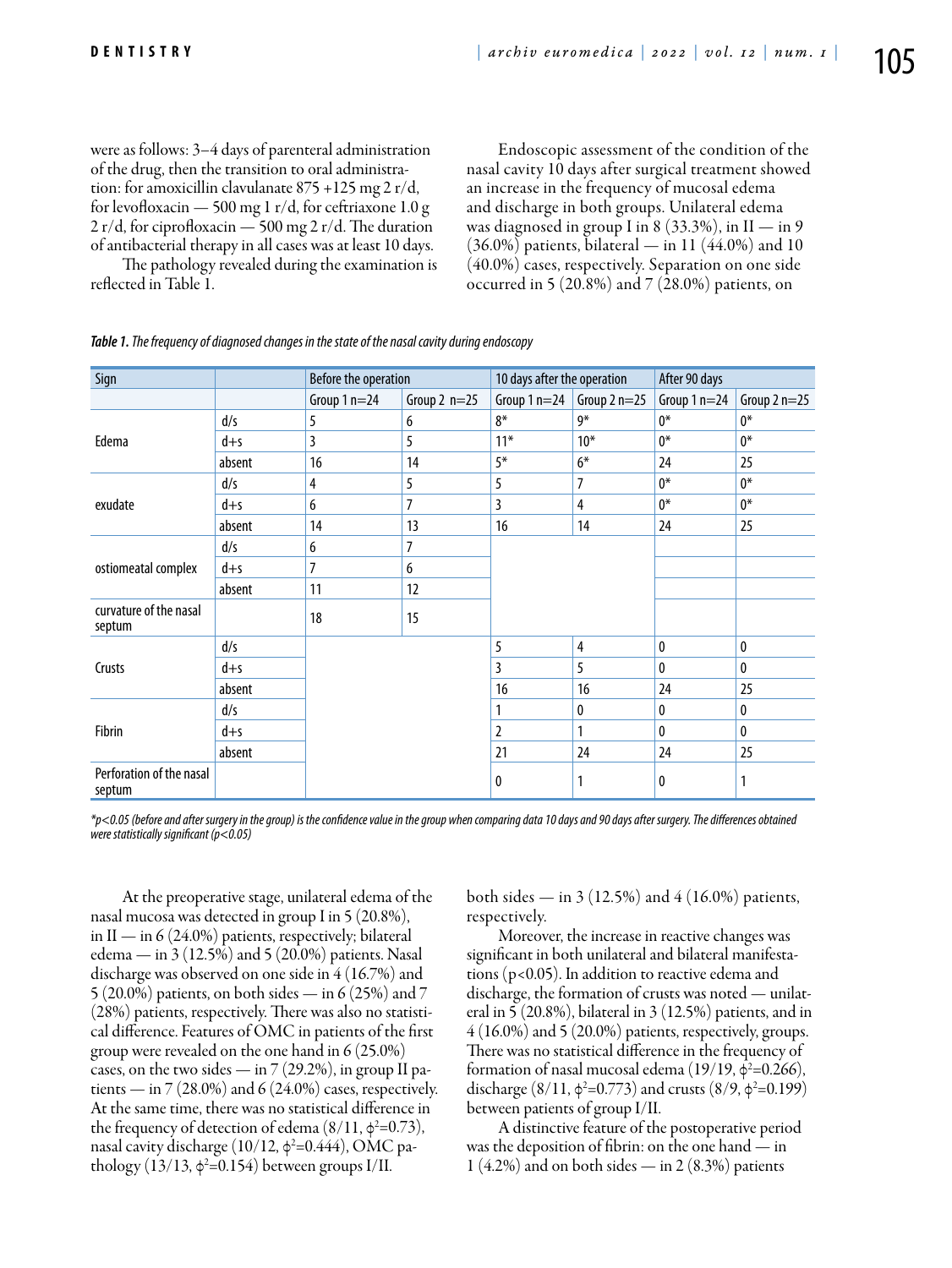of group I, in group II fibrin was detected only in 1 (4.0%) patient on both sides. A complication of surgical treatment (perforation of the nasal septum) was recorded in one case (2.0%) in a patient of group I.

A control examination 3 months after the operation confirmed the presence of a perforation detected on the 10th day after surgical treatment. No other complications were detected, mucosal edema and discharge were no longer recorded 90 days after surgery.

The endoscopic evaluation of the results on the Lund–Kennedy scale is presented in Table 2.

treatment, regardless of its volume, led to a significant positive result, which affected the indicators.

The frequency and types of pathological changes in the maxillary sinuses according to CT PS at the preoperative stage are presented in Table 3.

Retention cysts occupying ⅔ of the sinus volume were most common — unilateral cysts were recorded in 9 (37.5%) and 8 (32.0%) patients, bilateral — in 2 (8.3%) and 3 (12.0%) cases, respectively, groups. Unilateral hypertrophy of the MS mucosa in group I patients was detected in 6 (25.0%) cases, in  $II$  — in

| Sign                                                                                                                                                                                     | points         | <b>Before surgery</b> |                | 10 days after surgery                                               |                                                                             | 90 days after surgery |               |
|------------------------------------------------------------------------------------------------------------------------------------------------------------------------------------------|----------------|-----------------------|----------------|---------------------------------------------------------------------|-----------------------------------------------------------------------------|-----------------------|---------------|
|                                                                                                                                                                                          |                | Group $1n=24$         | Group $2n=25$  | Group $1n=24$                                                       | Group $2n=25$                                                               | Group $1n=24$         | Group $2n=25$ |
| Edema                                                                                                                                                                                    | 0              | 11                    | 10             | 11                                                                  | 14                                                                          | 23                    | 23            |
|                                                                                                                                                                                          | 1              | 7                     | 8              | 4                                                                   | 3                                                                           | 1                     | 2             |
|                                                                                                                                                                                          | $\overline{2}$ | 6                     | $\overline{7}$ | 8                                                                   | $\bf 8$                                                                     |                       |               |
|                                                                                                                                                                                          |                | p > 0,05              |                | p > 0,05                                                            | 19<br>23<br>1<br>1<br>5<br>20<br>$\overline{2}$<br>$\overline{2}$<br>76/3,0 |                       |               |
|                                                                                                                                                                                          | 0              | 15                    | 18             | 19                                                                  |                                                                             |                       | 22            |
|                                                                                                                                                                                          |                | 6                     | 3              | 2                                                                   |                                                                             |                       | 3             |
|                                                                                                                                                                                          | $\overline{2}$ | 3                     | 4              | 3                                                                   |                                                                             |                       |               |
|                                                                                                                                                                                          |                | p > 0,05              |                | p > 0,05<br>p > 0,05<br>p > 0,05<br>19<br>p > 0,05<br>5<br>p > 0,05 |                                                                             |                       |               |
|                                                                                                                                                                                          | 0              | 13                    | 17             |                                                                     |                                                                             |                       |               |
|                                                                                                                                                                                          |                | 8                     | 5              |                                                                     |                                                                             |                       |               |
|                                                                                                                                                                                          | $\overline{2}$ | 3                     | 3              |                                                                     |                                                                             |                       |               |
| Exudate<br>ostiomeatal complex<br>curvature of the nasal<br>septum<br>Crusts<br>Fibrin<br>Perforation<br><b>Total points</b><br>for all patients/average<br>number of points per patient |                |                       |                |                                                                     |                                                                             |                       |               |
|                                                                                                                                                                                          | $\overline{2}$ | 22                    | 21             |                                                                     |                                                                             |                       |               |
|                                                                                                                                                                                          |                | p > 0,05              |                |                                                                     |                                                                             |                       |               |
|                                                                                                                                                                                          | 2              |                       |                |                                                                     |                                                                             |                       |               |
|                                                                                                                                                                                          |                |                       |                |                                                                     |                                                                             |                       |               |
|                                                                                                                                                                                          | $\overline{2}$ |                       |                |                                                                     |                                                                             |                       |               |
|                                                                                                                                                                                          |                |                       |                |                                                                     |                                                                             |                       |               |
|                                                                                                                                                                                          | 2              |                       |                |                                                                     |                                                                             |                       |               |
|                                                                                                                                                                                          |                | 89/3,7                | 86/3,4         | 77/3,2                                                              |                                                                             | 2/0,08                | 6/0,24        |

#### *Table 2. Endoscopic assessment of the nasal cavity on the Lund–Kennedy scale*

*\*p<0.05 — the values are reliable*

The score before and 10 days after the operation showed that the groups were not different from each other according to the identified endoscopic signs (p>0.05). The performed surgical treatment led to a significant decrease in the sum of points / average score in both groups after 10 days (p<0.05), however, the analysis shows that this decrease occurred due to the correction of OMC structures, the assessment after 90 days showed that the performed surgical

8 (32.0%) cases, bilateral changes were noted in 3 (12.5%) and 2 (8.0%) cases, respectively. Circular thickening of the mucous membrane of the MS on one and two sides was noted in 2 cases in group I, in group II patients — in  $3(12.0\%)$  and  $1(4.0\%)$  cases, respectively.

In addition to the pathology of MS, intra-nasal changes were also detected at the preoperative stage: curvature of the nasal septum in group I in 22 patients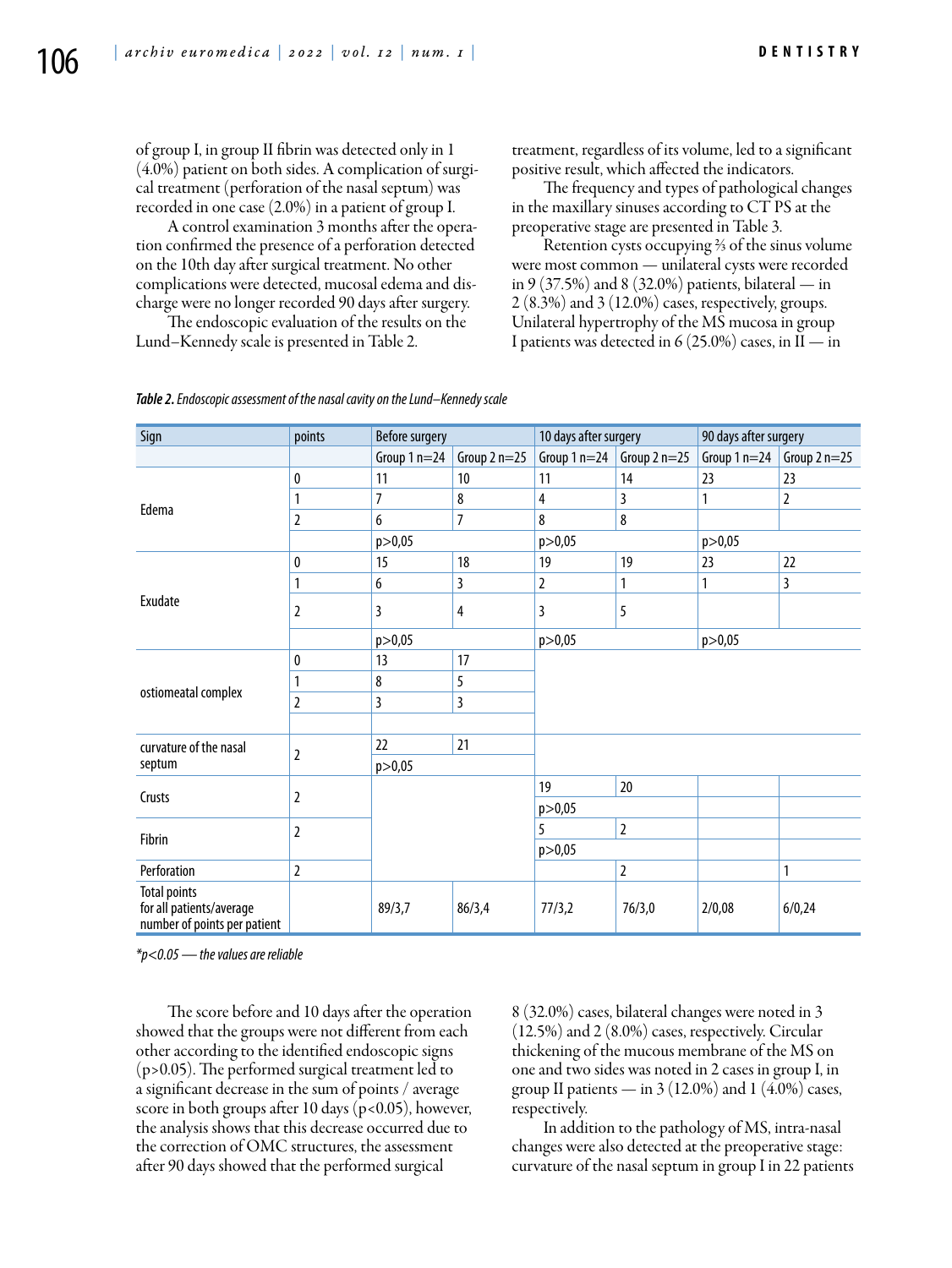|                                                           | Group $1(n=24)$ |             | Group $2(n=25)$ |             |
|-----------------------------------------------------------|-----------------|-------------|-----------------|-------------|
|                                                           | d/s             | $d + s$     | d/s             | $d + s$     |
| Retention cyst, occupying more than 2/3 of the<br>volume  | 9(37,5%)        | $2(8,3\%)$  | 8 (32,0%)       | $3(12,0\%)$ |
| Hypertrophy of the mucous membrane of the<br>alveolar bay | 6(25,0%)        | $3(12,5\%)$ | 8 (32,0%)       | $2(8,0\%)$  |
| Circular thickening of the mucosa with a block            | $2(8,3\%)$      | $2(8,0\%)$  | $3(12,0\%)$     | $1(4,0\%)$  |
|                                                           | 17 (70,8%)      | $7(29,2\%)$ | 19 (76,0%)      | $6(24,0\%)$ |
| Total:                                                    | 24 (100%)       |             | 25 (100%)       |             |

*Table 3. The frequency and types of pathology of the maxillary sinus according to CT PS*

*d — right side; s — left side*

 $(92.0\%)$ , in II — in 21 patients  $(84.0\%)$ , and hypertrophic rhinitis — in 23 (92.0%) and 22 cases (88.0%), respectively.

According to the severity of pathology, according to the Lund–Mackay scale, the overall assessment before surgical treatment was 7.3±3.5 for group I patients, 6.9±3.7 for group II patients. Although the assessment value in group I (combination of CVS with the presence of pathogenic flora) was higher, however, this excess was not statistically significant compared to the same indicator in group II, where microbial carrier was absent (p>0.05). Evaluation of the results of CT PS in patients of groups I/II 3 months after simultaneous surgery showed that the values obtained, according to the Lund–Mackay scale, were 1.9±1.3 and  $2.1\pm1.5$ , respectively, which is significantly lower than the indicators of the preoperative stage  $(p<0.05)$ . It should be noted that there were no differences between the groups according to CT PS data during all the survey periods (p>0.05).

# **C ON CLUSION**

1. Preoperative microbiological analysis of a smear from the nasal mucosa in patients with partial absence of teeth in the distal part of maxilla and CMS revealed a high incidence of pathogenic microflora in almost half of the examined patients (48.9%).

2. Preoperative antibacterial therapy corresponding to the identified microflora allowed simultaneous treatment and prevented the development of odontogenic postoperative complications.

3. Thus, the algorithm used for the management of patients with partial absence of teeth in the distal parts of the maxilla and CMS, combined with pathogenic microflora, made it possible to combine two diverse operations into a single surgical intervention, reduce the number of anesthesia, reduce hospital stay and duration of rehabilitation, increase patient compliance and cost-effectiveness of treatment.

### **REFEREN CES**

- 1. Ivanov S. Yu., Bizyaev A. F., Lomakin M. V., PANIN A.M. Clinical results of the use of various bone plastic materials in sinus lifting // New in dentistry. –  $2000 - No. 5 - pp.51 - 55.$
- 2. Musheev I. U., Framovich O. Z., Olesova V. N. New approaches in implantation technique in sinus lifting. // Russian Dental Journal. – 2000. – No. 4. – p.27.
- 3. Kim W.. Lee I., Kim S., Kim D. Points to consider before the insertion of maxillary implants: the otolaryngologist's perspective. J Periodontal Implant Sci. 2019 Dec;49(6):346–354. https://doi. org/10.5051/jpis.2019.49.6.346
- 4. BAIRIKOV I.M., GAIVORONSKAYA T.V., DEDIK-<br>ov D., Stolyarenko P.Yu. Reconstruction of mandibular defects using individual vascularized autografts combined with macroporous titanium fiber material // Archiv EuroMedica. 2021. Vol. 11. No 1. P. 147–159. https://doi.org/10.35630/2199- 885X/2021/11/1.32
- 5. Karpyuk V.B., Perova M.D., Gilevich I.V., SEVOSTYANOV I.A. Cell-potentiated regenerative technologies for restoring jaw bone tissues in case of odontogenic inflammatory & destructive process // Archiv EuroMedica. 2019. Vol. 9. No 2. P. 140–146. https://doi.org/10.35630/2199-885X/2019/9/2/140
- 6. Kupryakhin S.V., Lepilin A.V., Kupryakhin V.A. Optimization of dental implantation combined with closed sinus lift in patients with low maxillary sinus floor // Archiv EuroMedica. 2019. Vol. 9; 2: 117–121. https://doi.org/10.35630/2199-885X/2019/9/2/117
- 7. Beaumont C., Zafiropoulos G., Rohmann K., TATAKIS D. Prevalence of maxillary sinus disease and abnormalities in patients scheduled for sinus lift procedures, J. Periodontol. 76 (2005) 461–467.
- 8. CELEBI N., GONEN Z., KILIC E. ET AL. Maxillary sinus floor augmentation in patients with maxillary sinus pseudocyst: case report, Oral Surg. Oral Med. Oral Pathol. Oral Radiol. Endod. 112 (2011) e97–102.
- 9. Kfir E., Goldstein M., Abramovitz I. et al. The effects of sinus membrane pathology on bone